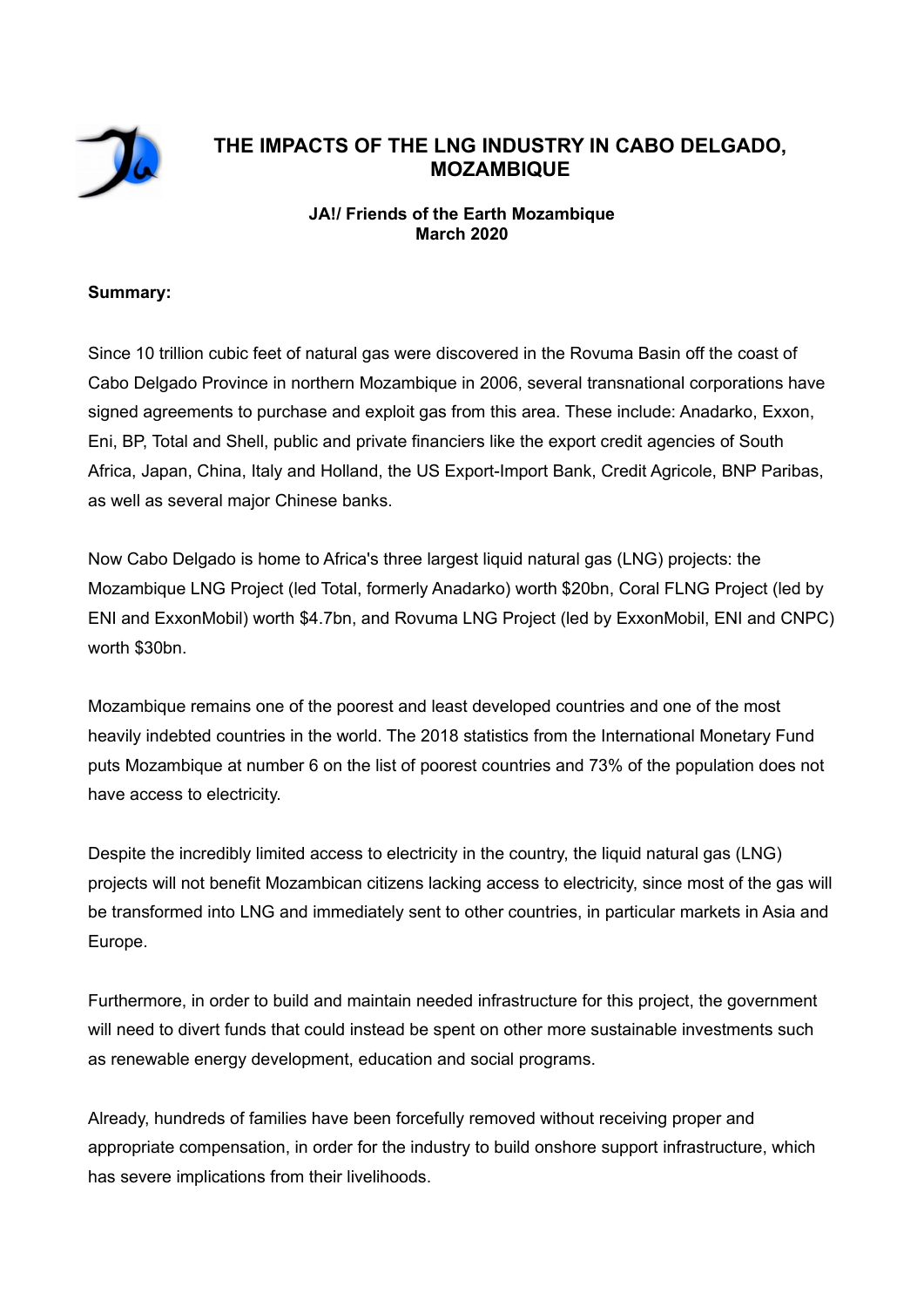Even though the gas industry usually promotes natural gas as a more sustainable source of energy compared to coal, this is not the case. Gas extraction projects in Cabo Delgado have the potential to result in a huge release of greenhouse gas emissions, especially methane, which could increase the whole of Mozambique's greenhouse gas emissions by 14%.

In this sense, the gas extraction will not only create instability and insecurity for the local population in the Cabo Delgado province, but will also contribute to the global problem of climate change, which is already having a devastating impact on Mozambique. In fact, in the spring of 2019, Mozambique was hit by two major cyclones. This was the first time in the country's history that two cyclones have occurred in a single season, killing over 600 people and affecting at least two million, partially or fully destroying more than 35 000 homes in the Cabo Delgado province.

The gas extraction rush in Mozambique entirely contradicts the imminent need for a transition towards a renewable energy economy.

JA! has worked extensively with local communities in Cabo Delgado and has reported that this situation has caused a lot of confusion and will have several implications on the agreements that have already been signed between Anadarko, the government and the local communities with regard to resettlement, compensation and investments. In this uncertain situation, local communities who lack proper knowledge of their rights in relation to land property, compensation in case of removals, and related matters, will need support in order to ensure that their rights are respected and not exploited by TNCs.

### **Forced removals from homes and land**

In Cabo Delgado province, the gas industry has forced hundreds of families from rural communities out of their homes and away from their farmland and fishing grounds, in order to build the onshore support facilities of the Afungi LNG Park on the Afungi Peninsula for use by the Mozambique LNG, Coral LNG and Rovuma LNG projects.

While Anadarko is the company that developed and carried out the resettlement process, the park is crucial for all projects, making all shareholders in the projects equally responsible for the impacts.

People have lost both their homes, but also the areas they depend on for their livelihood. Already, 556 families have been forcefully relocated, and 2000 families will be moved in the near future. Fishing communities who have lived 50m from the sea for generations, have been moved 10km inland, and without fishing, have lost their means of income.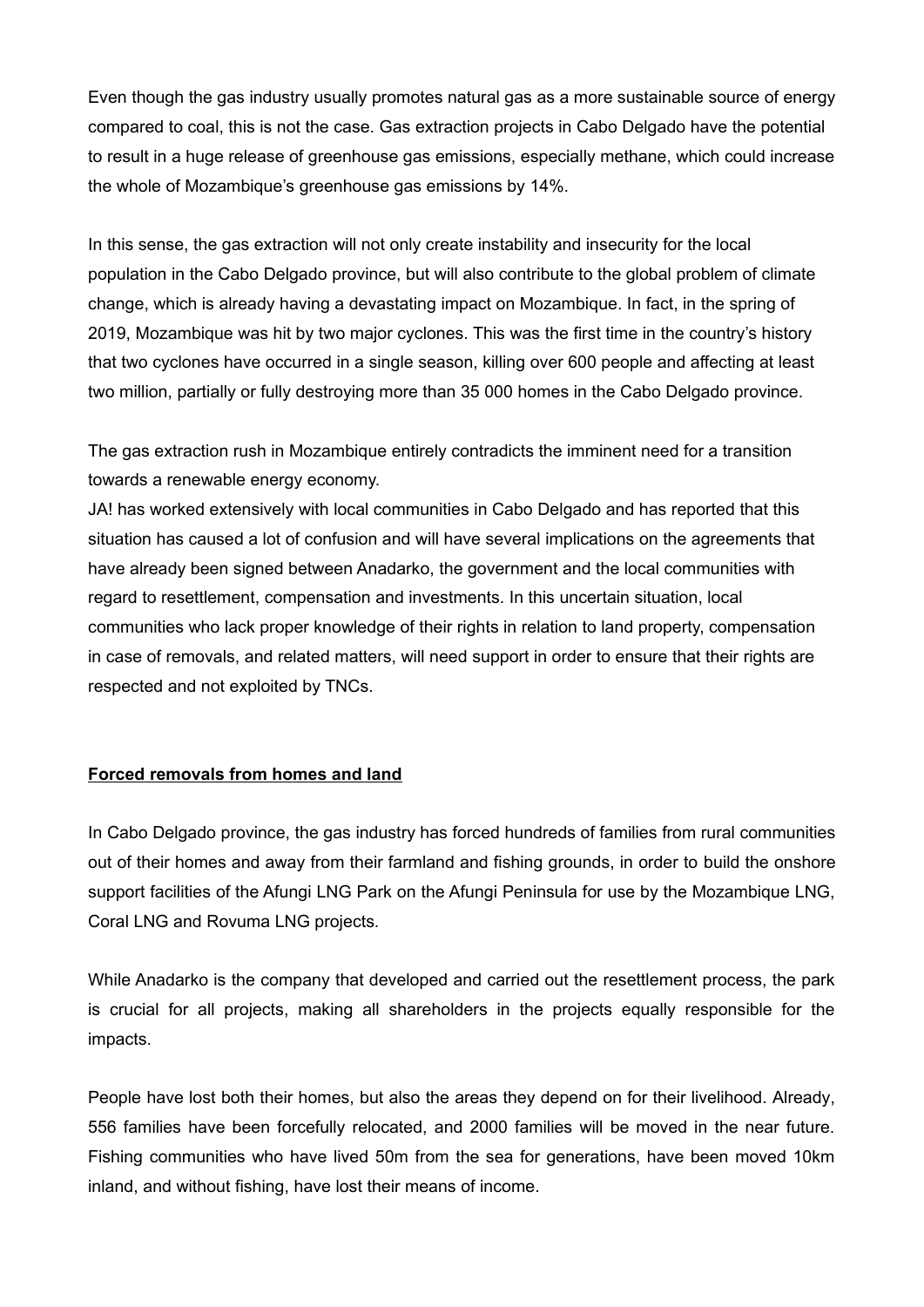The method to determine compensatory land for farming families that have been moved was ridiculous. Anadarko measured the size of community members' land by counting the number of palm trees on the plot, leading to people who have 10 hectares of land, receiving one hectare. Furthermore, this new land is far from the new houses they have been moved to. People from these affected communities are literally starving.

Anadarko's resettlement plan was a disaster – even before they completed the consultation and compensation process with communities, they began building new houses, creating an illmeasured and chaotic housing situation.

Furthermore the consultation process is laughable. Community meetings that Anadarko representatives hold take place in the presence of community leaders who, in many cases, have strong political links, meaning that community members do not voice discontent for fear of not receiving compensation or bullying from government.

## **No local job creation**

Very few, if any, of the jobs that are created through this project will go to local communities, and so far there has not been a single job created for anyone from the affected communities.

Locals do not have the education to benefit from jobs. As the assessment states, most of the people who live in the district surrounding the project have received no formal education and much of the population is illiterate. In addition, the local population has little to no experience with the private sector. Therefore, they will not have the skills or education level to perform the jobs that this project will create.

Developing the labour pool with the skills required will take three to five years of substantial support and training. The gas companies have not provided the necessary apprenticeship and business development programs despite knowing for five years that thousands of workers with these skills would be required. The issue of employment has created hostility in many communities, with mostly young people being promised jobs, even though the companies have no plans for training programs.

Not only will the LNG project provide few local jobs, but it will also remove the sources of income that local communities depend on, with very limited information if the compensation (in the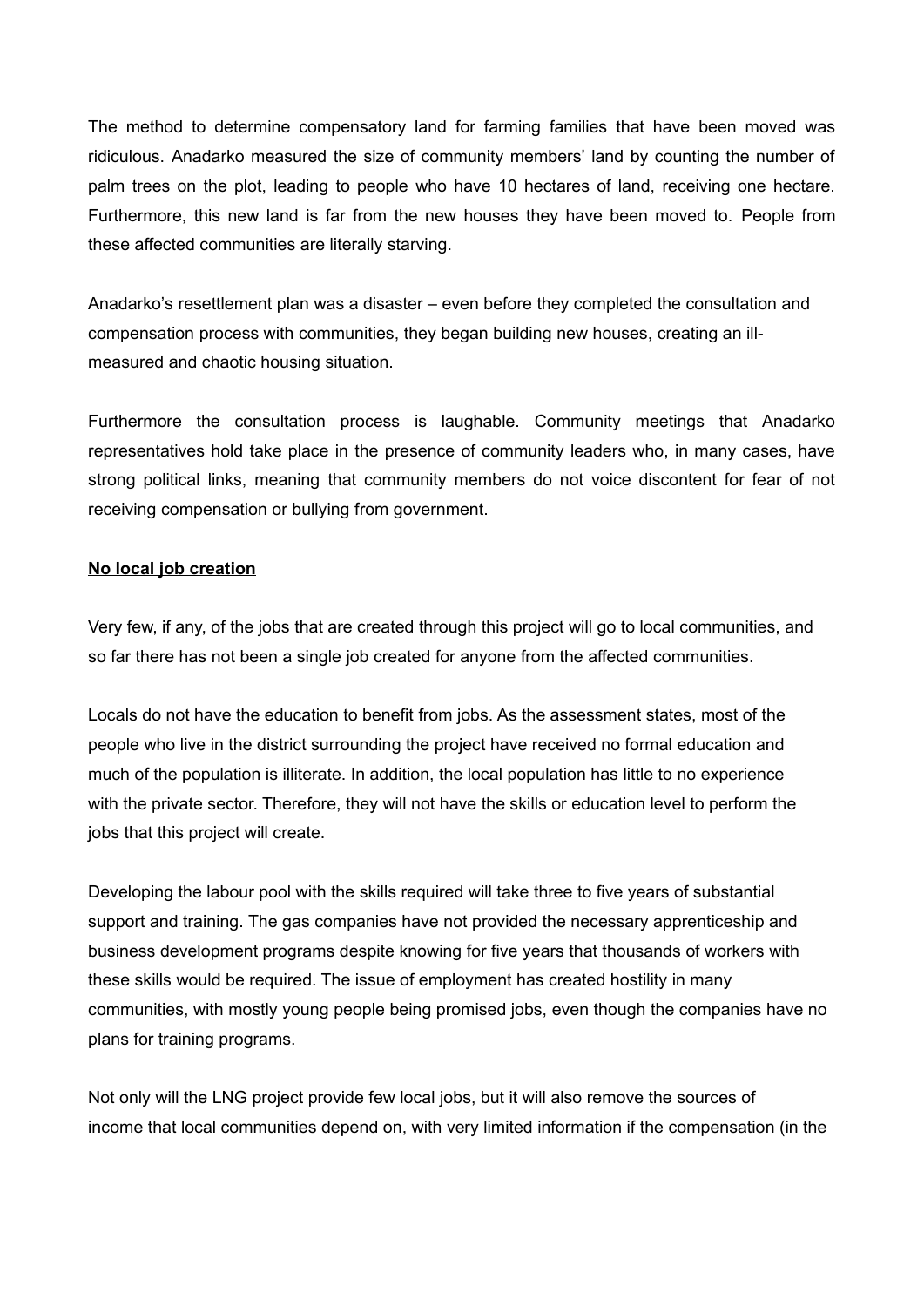form of money or land) is adequate to create a new income. The EIA itself finds that the majority of the local communities are "highly dependent" on fishing, small scale agriculture, and other natural resources to make a living, and they will lose some if not all access to these means of livelihood.

## **Militarisation**

Over the last two years, there has been a scourge of violent attacks on communities inhabiting the gas region. While the government has been attributing these attacks to 'Islamic terrorist groups', many communities believe that these attacks are in some way linked to the gas industry since they only began once industry parties became visible in the area. Furthermore, since the attacks began there has only been one case where a company was attacked – a Gabriel Couto convoy, where one employee was killed. The situation is very complex, and there are many interests at play, not least of which is the gas industry.

Due to these attacks, life has become increasingly dangerous in the Cabo Delgado Province. As a response, the government has brought the military into the area, while gas companies have contracted several foreign private security companies. The region has thus become highly securitised, however local communities still report living under constant fear of mistreatment by the military and by private security actors rather than feeling protected from the attacks, thus creating a fragile context. They are afraid to walk the long distances to the new farmland they have been given for fear of both attacks and harrassment from the army.

Many private security companies, including the Russian paramilitary organisation, the Wagner group, have been in Cabo Delgado recently.

#### **Environmental devastation**

This project will have a huge impact on the local environment. The sheer area of the project is massive; the EIA calculates that the footprint of the project is "approximately 3,600 ha, within the allocated approximately 7,000 ha DUAT area."

The zone where the three parts of the projects are located encompasses an area that provides a home to a large number of flora and fauna species, as well as special ecosystems. The coastline of eastern Africa, including particularly the northern coast of Mozambique, is home to incredible biodiversity. Roughly 60% of eastern Africa's remaining mangrove forests are in Mozambique, providing excellent habitat and tremendous ecosystem services.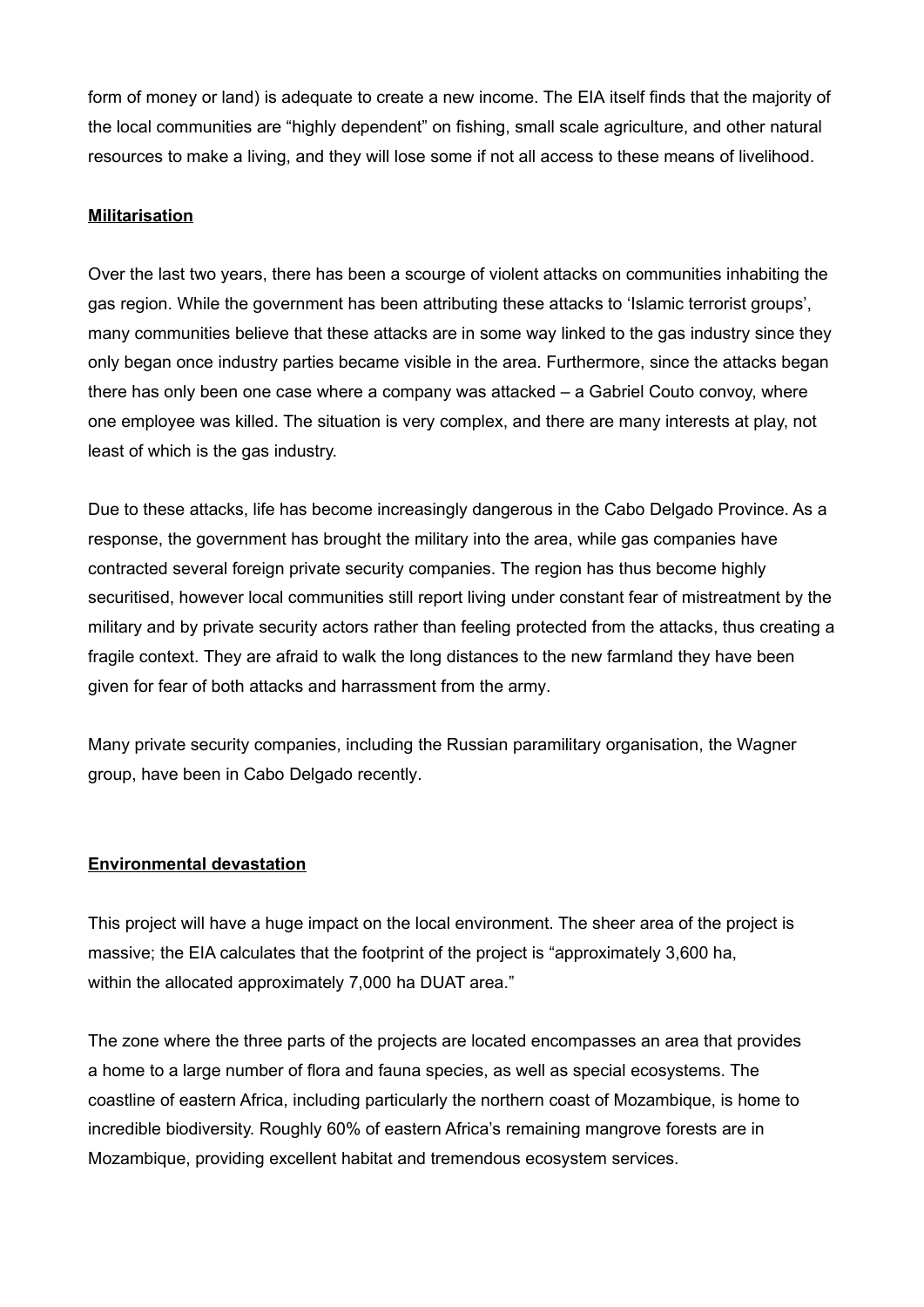Northern Mozambique's coral reefs are also largely intact and are some of the most speciesdiverse coral reefs in the region, particularly in the of Cabo Delgado Province where the Project will occur. The area's particularly productive seagrass beds also provide nursery grounds and foraging habitat for fish and turtles. One of these reefs is the Quirimbas Archipelago, a UNESCO Biosphere.

What's more, the EIA indicates that the nearshore and offshore areas include a number of species that are considered imperiled by the International Union for Conservation of Nature (IUCN), including sei whales, Indian yellow nosed albatross, loggerhead, green turtles, leatherback, and hawksbill turtles.

This project will require dredging, disposal of waste materials, and the construction of subsea, nearshore, and onshore structures and infrastructure that will devastate these ecosystems.

This will also harm the species through habitat degradation, noise and ship strikes and force species to leave the area. Moreover, if there is a spill or gas accident, which have become prevalent at energy extraction sites, the impacts will be even more catastrophic.

Although the assessment finds that most of the impacts will be either "minor" or reduced to "minor" with mitigation measures, there is no way that such a massive energy extraction project will not result in many major negative environmental impact, and it is known to be a big challenge to actually implement these mitigation measures.

#### **Legitimacy of Mozambican government engagement**

The Mozambican government has been involved in shocking economic scandals in the past, and in 2017, media exposés revealed that the Mozambican government secretly arranged \$2 billion worth of loans and bonds (via Credit Suisse AG and Russian bank VTB Group) without securing mandatory parliamentary approval. Mozambique is still recovering from this debt crisis which resulted in the suspension of all general budget support by donors and brought the country into a deep financial and economic crisis. Three Credit Suisse bankers face money laundering charges, and the former finance minister is in custody in South Africa.

The government agreed to repay the banks with revenues from the gas projects. Though the investments were supposedly to pay for boats to catch tuna, the bonds actually paid primarily for military equipment. The government has admitted that it wanted to use the military equipment to protect the gas reserves and provide investment in related projects and companies.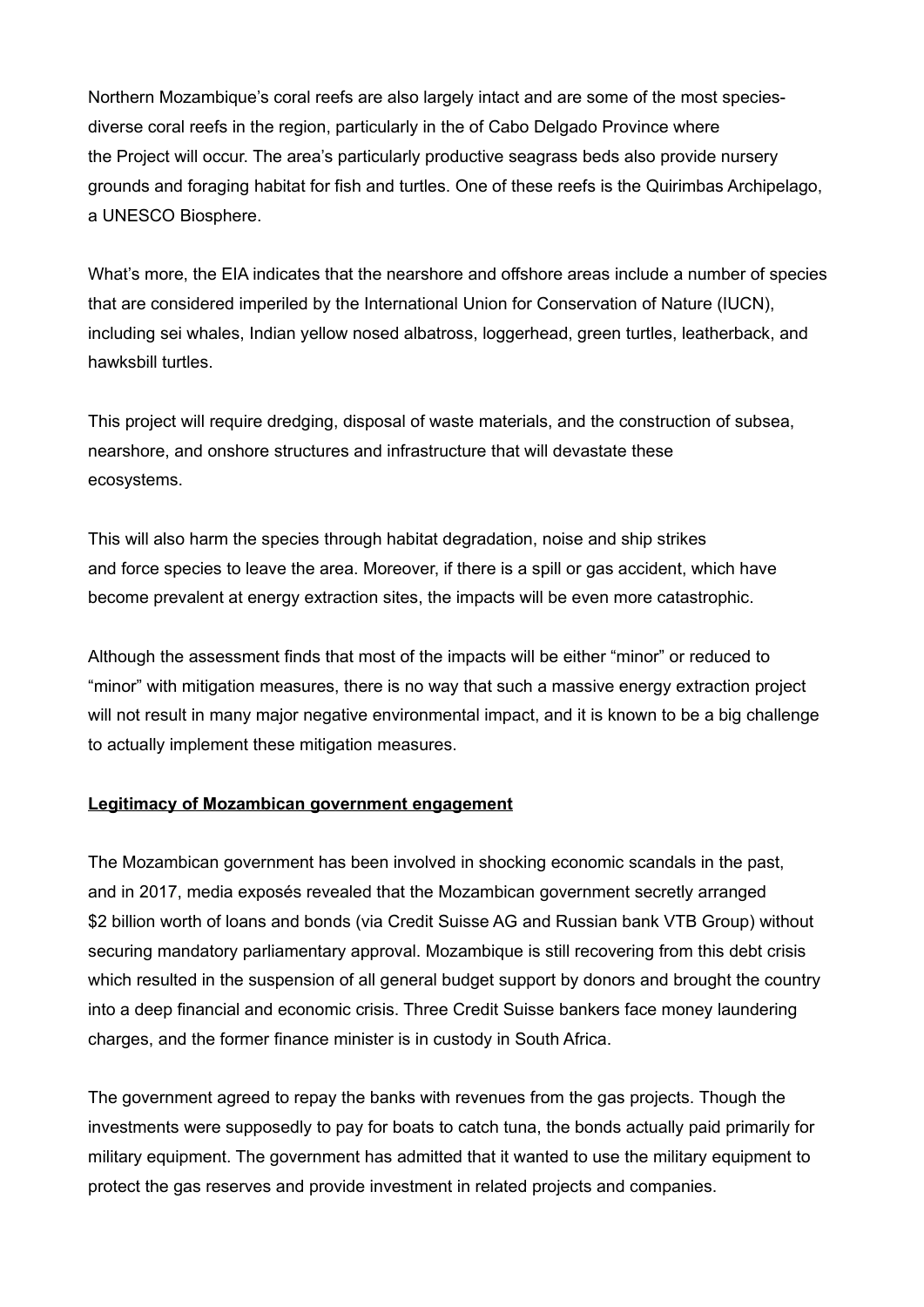The Federal Bureau of Investigation (FBI) and US Department of Justice (DOJ), UK government and Swiss regulator have been investigating the banks for making improper payments and deceiving investors.

According to the IMF, Mozambique won't make payments for at least five more years on about \$2 billion of loans that led to a default last year. The international organization thus expects Mozambique to default on external debt until 2023, when the gas projects are supposed to start producing.

According to the World Bank, 27% of the Mozambican population has access to electricity, even though it is a major energy producing country for decades. Hence, it is quite clear that the benefits of the extractive industry do not filter down to the population.

In this way, Eni, Exxon and Anadarko's insistence that the LNG projects will benefit the people and economy cannot be taken seriously – it has never happened before so there is no reason to believe it will be different with this industry.

## **National budget damage**

This project will require a huge investment beyond the project itself, which would be better spent on social programs and renewable energy development. The project itself will require an investment of up US\$ 30 billion.

As the 2014 EIA states, this large investment could make this project the single largest investment project in Mozambique. This investment is in a country where the overall literacy rate is 45% and a mere 28% for females. This project will divert funds that should be going to education and other social necessities in order to build and maintain needed infrastructure for this project. When these projects occur, governments always have to spend huge amounts of money beyond what private investors provide.

# **Major contributor to climate change**

The LNG projects in Mozambique will result in a huge release of greenhouse gas emissions, especially methane, not just over the next few years, but for decades to come.

According to the Anadarko/Eni 2014 EIA, the project will increase the whole of Mozambique's greenhouse gas emissions from 0.4% up to 10% per year. "[G]iven the scale and nature of the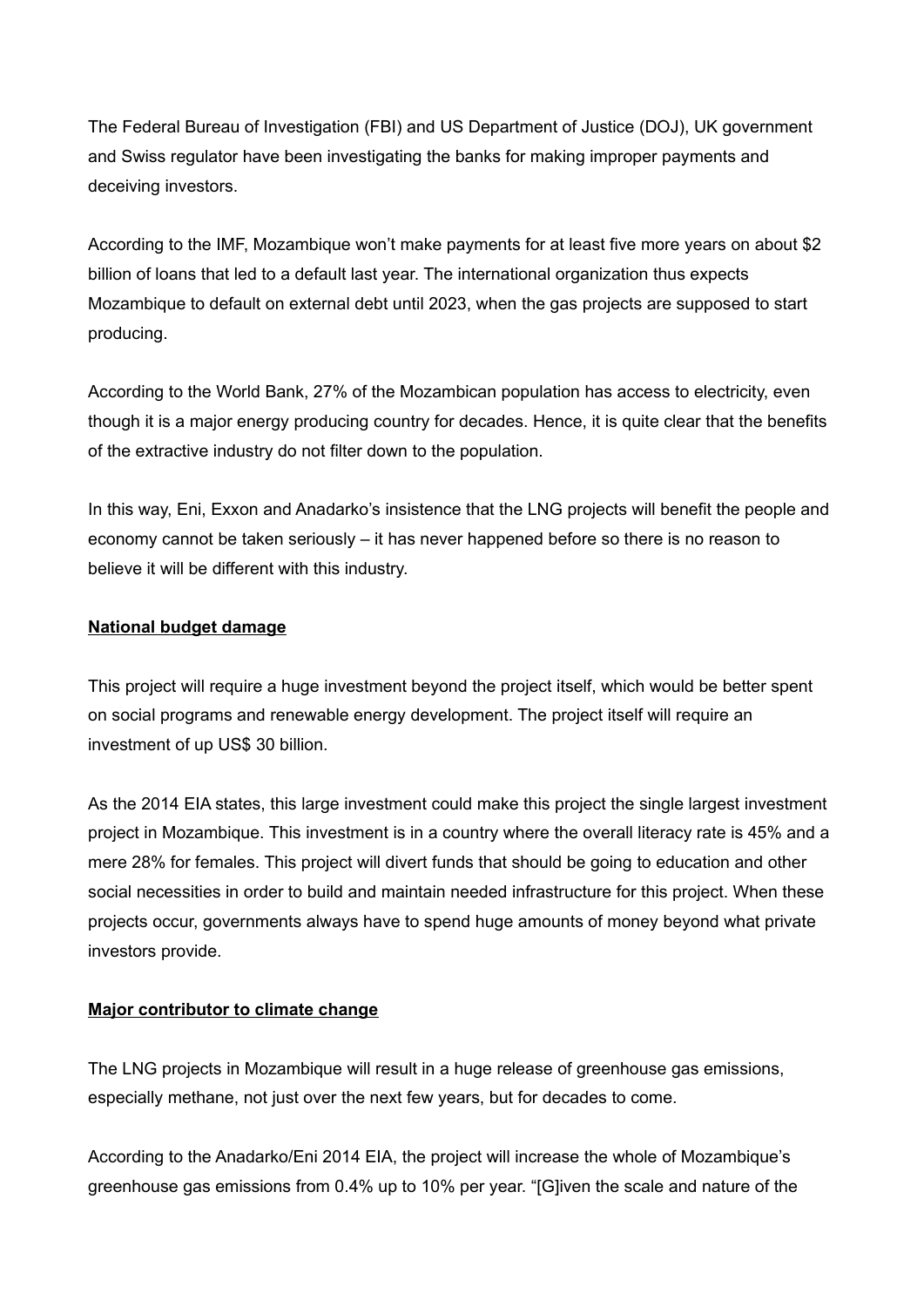project… the overall significance of the impact is not expected to significantly change postmitigation."

The amount of money that will be invested in this project will mean that this infrastructure will stay in place for decades. Not only will this shift investment from renewables to natural gas, as happened in the U.S., but it will also disincentive future renewable opportunities.

# *This is imperative: Gas is NOT a renewable energy source.*

Methane emissions are a major problem for the oil and gas sector; some estimates put methane leakage from oil and gas production at 17%. Natural gas' release of large amounts of methane led to a Cornell University review of the scientific research that found conventional natural gas has a greater climate impact than coal. Contrary to what one might think, the newer the gas well, the more likely the well is to leak methane.

These wells will continue to leak methane long after the energy companies have stopped using them to extract natural gas. This information was corroborated by a NASA-led study published in January 2018, which concluded that the sharp increase in atmospheric methane concentrations is primarily due to the oil and gas sectors.

This project does not just involve the extraction and burning of natural gas, it also involved liquefying it for export. The LNG project lifecycle processes of production, transport, liquefaction, shipping, regasification, and power plant combustion is incredibly energy intensive. The U.S. Department of Energy estimates that the liquefaction, transport, and regasification process increases the total lifecycle of greenhouse gas emissions from the natural gas industry by 15%.

With the growth forecast in the sector, LNG "will be the biggest source of carbon emission by 2025", says consultancy Wood MacKenzie.

In February 2020 the UN Environment Program released a report which found that methane has a greenhouse effect that is about 80 times more potent than carbon dioxide over a 20-year period and is responsible for at least 25% of global heating, and also that human emissions of fossil methane are underestimated by 40%.

Furthermore, Coral LNG is not consistent with the Paris Agreements. It is already known that the already-operating oil and gas fields alone would take the world beyond the 1.5 Celcius Paris Agreement target. As this gas field is one of the largest gas fields in the world and with a lifetime of around 30 years, the project does not fit in a 1.5 C pathway.